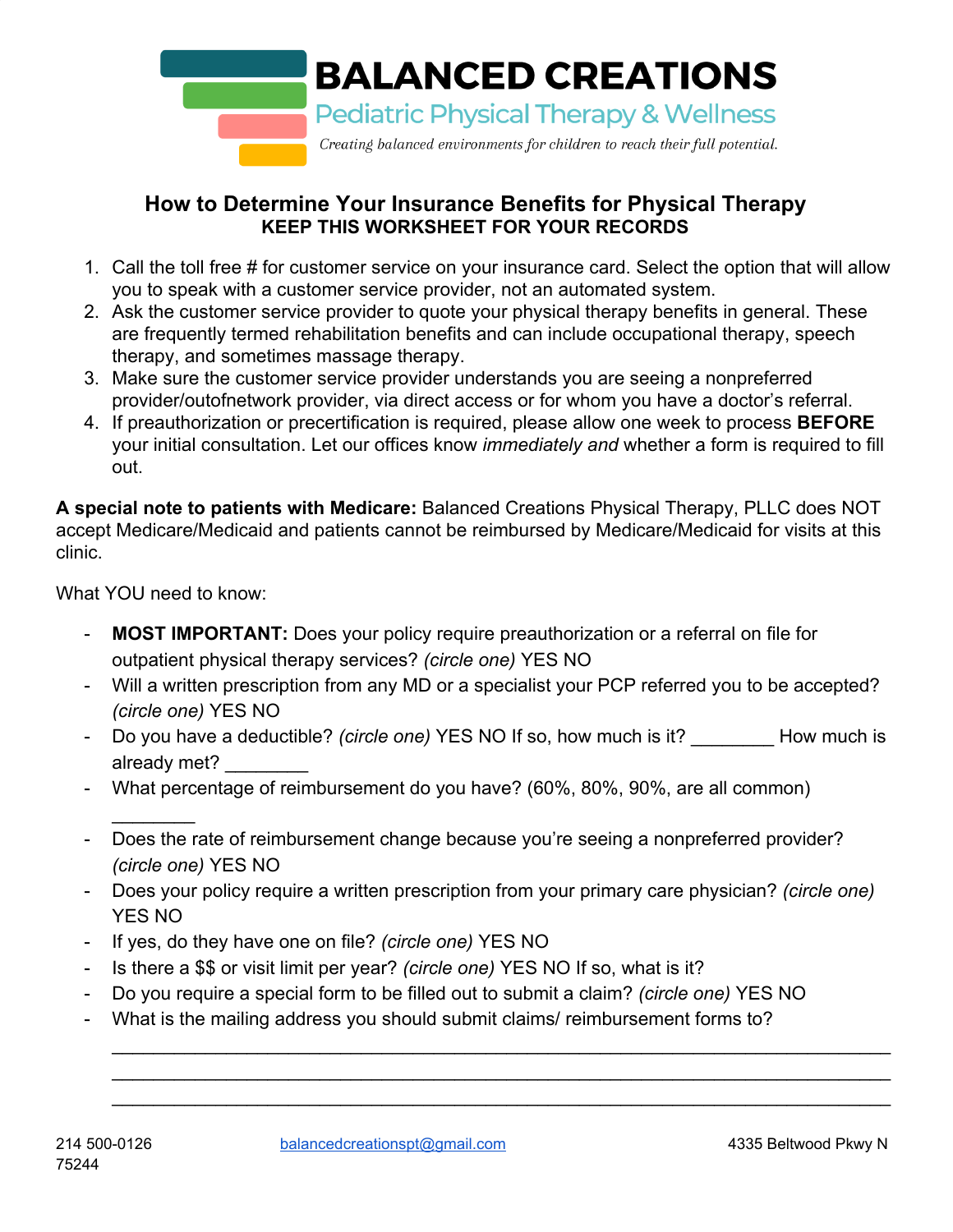

What this information means:

- If your policy requires preauthorization or a referral on file and the insurance company doesn't have one listed yet, you'll need to call the referral coordinator at your PCP's office. Ask them to file a referral for your physical therapy treatment that is dated to cover your first physical therapy visit. Be aware that referrals and preauthorizations have an expiration date and some set a visit limit. If you are approaching the expiration date or visit limit you'll need the referral coordinator to submit a request for more treatment.
- The reimbursement percentage will be based on your insurance company's established "reasonable and customary/fair price" for the service codes rendered. This price will not necessarily match the fee you paid for services at Restore Physical Therapy.
- If your policy requires a prescription from your PCP you must obtain one to send in with the claim. This is usually not difficult to obtain since your PCP sent you to a specialist for help with your condition. If you access services via Direct Access, the physical therapist at Restore Physical Therapy will write a Letter of Medical Necessity, send it to your physician for their signature, and this is generally received by the insurance company as a physician's prescription or referral. If the prescription from an MD or specialist is all you need, make sure to have a copy to include with your claim. Each time you receive an updated prescription you'll need to include it will the claim.